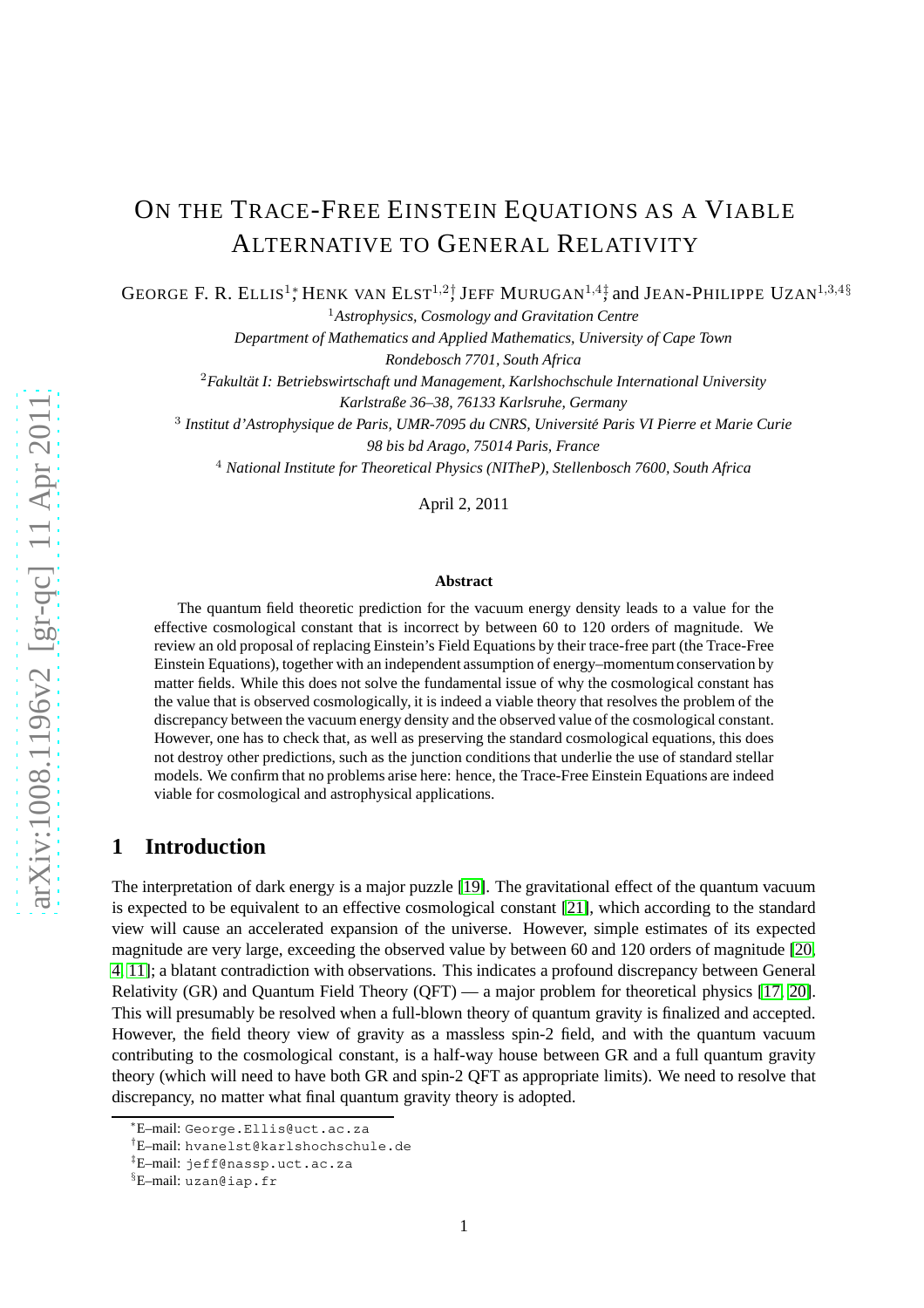#### 2 BASIC PROBLEM 2

The key issue is: "*What are the gravitational effects of the vacuum energy?*" One of the proposals for solving the problem, summarized by Weinberg [\[20\]](#page-10-2), is use of Trace-Free Einstein Equations (TFE) instead of the standard Einstein's Field Equations [\[7,](#page-9-1) [8\]](#page-9-2). If these trace-free equations are adopted, the vacuum energy has no gravitational effect. This does not determine a unique value for the effective cosmological constant, but it does solve the huge discrepancy between theory and observation. However, that resolution is dependent on this form of the field equations giving the same results as the standard equations, not only for the solar system and black holes (which will follow because the vacuum field equations are unchanged), but also on the one hand for cosmological models, and on the other for astrophysical objects such as stellar models, where one has standard junction conditions between the interior and exterior solutions. The former must work out as expected (because of Weinberg's results), but how this happens is not immediately obvious. In the latter case, it is not *a priori* clear that the usual results should remain true. Indeed, one might even expect a discrepancy between the stellar mass and the mass of the exterior Schwarzschild solution.

In this article, we confirm that the trace-free Einstein equations are compatible with either case, and so are indeed a viable alternative to the GR field equations — with the improvement that, unlike Einstein's Field Equations, they do not suffer from the crucial discrepancy with the standard results of quantum field theory, which imply a very large value for the vacuum energy: so large that even solar system results would be affected. Pauli in the 1930's (as quoted by Straumann: [\[17\]](#page-10-4), pp.6-7) estimated the zero-point energy of the radiation field, assuming that the cut-off of the theory was the electron mass. He then estimated that the radius of the de Sitter universe ( $\Lambda \simeq 1/R^2$ ) would be smaller than the Earth– Moon distance; actually, one can easily compute that  $R \simeq 31 \text{ km}$  [\[17\]](#page-10-4). So this value drastically affects the Solar system, since there would be no solar system. It seems prudent to look for a way out.

## **2 Basic problem**

Classical gravitational dynamics is encoded in the Einstein Field Equations (EFE) [\[7,](#page-9-1) [8\]](#page-9-2)

<span id="page-1-3"></span>
$$
G_{ab} + \Lambda g_{ab} = R_{ab} - \frac{1}{2} R g_{ab} + \Lambda g_{ab} = \frac{8\pi G}{c^4} T_{ab} , \qquad (1)
$$

where  $\Lambda$  is the cosmological constant. These are subject to the conservation equations

<span id="page-1-1"></span>
$$
\nabla_b G^{ab} = 0 \quad \Rightarrow \quad \nabla_b T^{ab} = 0 \,, \tag{2}
$$

for the total energy–momentum tensor, which guarantee the consistency of the time development of the EFE.

In the standard cosmological application, the metric tensor is assumed to take the spatially homogeneous and isotropic form

<span id="page-1-2"></span>
$$
ds^{2} = -c^{2}dt^{2} + a^{2}(t)d\sigma^{2} , \qquad u^{a} = \delta_{0}{}^{a} , \qquad (3)
$$

with  $a(t)$  a universal time-dependent scale factor,  $d\sigma^2$  the metric of a 3-space of constant curvature k, and  $u^a$  the normalised matter 4-velocity field ( $u_a u^a = -1$ ). Because of the symmetries of the metric, the energy–momentum tensor of the matter necessarily takes a perfect fluid form:

<span id="page-1-0"></span>
$$
T_{ab} = \left(\rho + \frac{p}{c^2}\right)c^2 u_a u_b + p g_{ab} ,\qquad (4)
$$

where the matter mass density  $\rho$  and the matter isotropic pressure p are related through an equation of state  $p = p(\rho)$ . Whenever the energy–momentum tensor takes the form [\(4\)](#page-1-0), the conservation equations [\(2\)](#page-1-1) give the mass–energy conservation relation

<span id="page-1-4"></span>
$$
\dot{\rho} + 3\frac{\dot{a}}{a}\left(\rho + \frac{p}{c^2}\right) = 0\,,\tag{5}
$$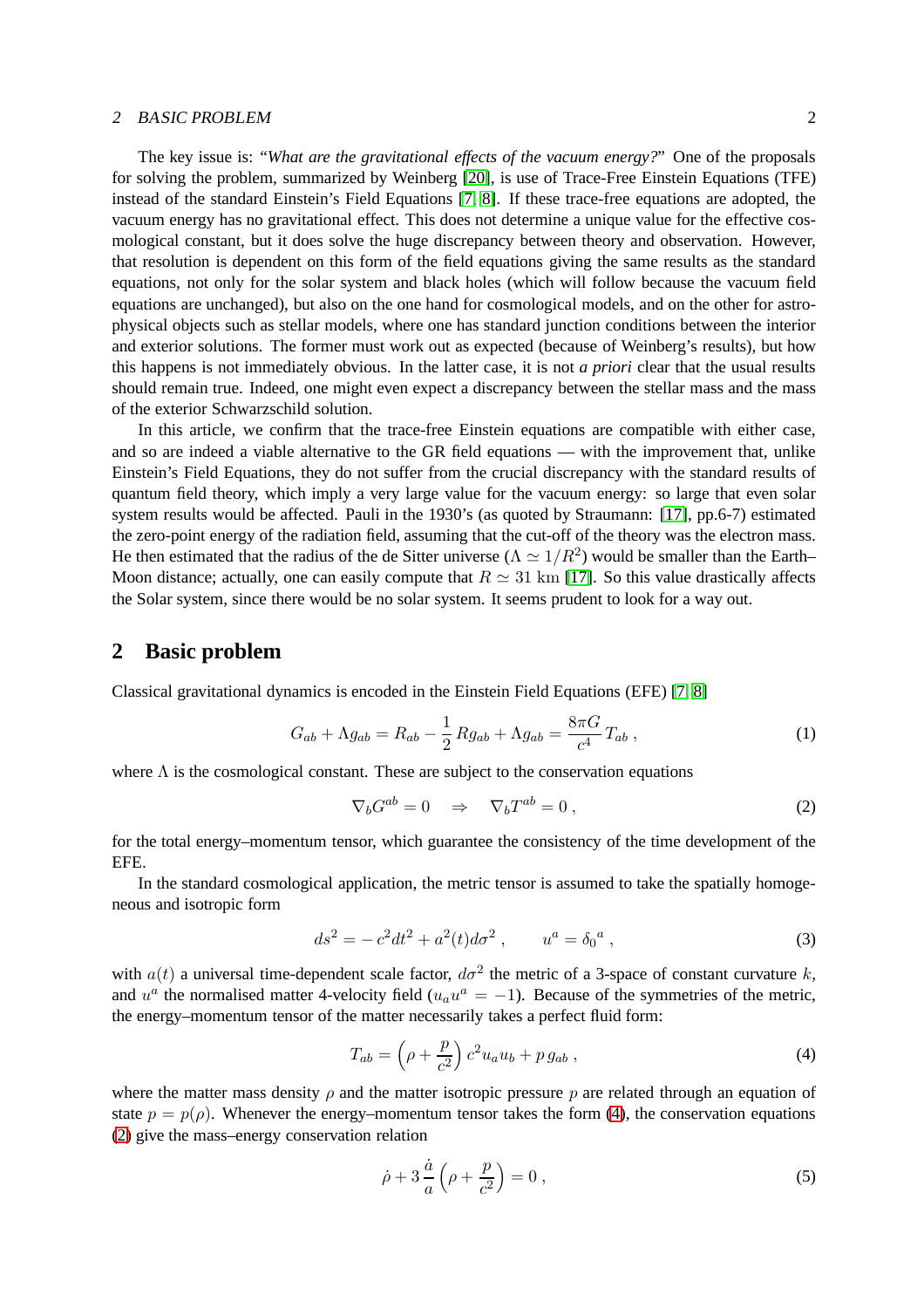#### 2 BASIC PROBLEM 3

where a dot denotes a covariant derivative with respect to proper time,  $d/dt$ . For the case of the Robertson–Walker metric [\(3\)](#page-1-2), the EFE [\(1\)](#page-1-3) reduce to two non-trivial equations: the Raychaudhuri equation

<span id="page-2-1"></span>
$$
3\frac{\ddot{a}}{a} + 4\pi G\left(\rho + 3\frac{p}{c^2}\right) - \Lambda c^2 = 0\,,\tag{6}
$$

and the Friedmann equation

<span id="page-2-0"></span>
$$
3\left(\frac{\dot{a}}{a}\right)^2 = -\frac{3kc^2}{a^2} + 8\pi G\rho + \Lambda c^2 \,. \tag{7}
$$

The latter equation is a first integral of the other two; indeed any two of [\(5\)](#page-1-4) to [\(7\)](#page-2-0) imply the third. When they are satisfied, all 10 EFE [\(1\)](#page-1-3) are satisfied.

The key equation as regards gravitational attraction is the Raychaudhuri equation [\(6\)](#page-2-1), which shows that  $(\rho + 3p/c^2)$  is the active gravitational mass density. The equation of state for a vacuum

<span id="page-2-2"></span>
$$
p_{\rm vac} = -\rho_{\rm vac}c^2\tag{8}
$$

shows this is negative:

<span id="page-2-4"></span>
$$
\left(\rho_{\text{vac}} + 3 \frac{p_{\text{vac}}}{c^2}\right) = -2\rho_{\text{vac}} ,\qquad (9)
$$

where we can represent the effect of the vacuum in [\(6\)](#page-2-1) either as a fluid with equation of state [\(8\)](#page-2-2), or as an effective cosmological constant,

$$
\Lambda_{\text{vac}} = \frac{8\pi G}{c^2} \rho_{\text{vac}} \,. \tag{10}
$$

The problem is that the QFT view of the vacuum as an infinite set of oscillators, each with zeropoint oscillatory energy  $\frac{1}{2}\hbar\omega_k$ , gives a diverging value for the vacuum energy  $E_{\text{vac}}$ . With a suitable high-energy cut-off, the vacuum energy density is estimated by Weinberg [\[20\]](#page-10-2) to be of the order

<span id="page-2-3"></span>
$$
\langle \rho_{\text{vac}} \rangle \simeq 2 \times 10^{71} \,\text{GeV}^4 \,, \tag{11}
$$

whereas the effective value of the cosmological constant as determined by astronomical observations is of the order

<span id="page-2-5"></span>
$$
\langle \rho_{\rm obs} \rangle \simeq 10^{-47} \,\text{GeV}^4 \,. \tag{12}
$$

Because the value [\(11\)](#page-2-3) is a constant, it has no effect on local dynamics, and so can be subtracted off the total energy density as far as local physics is concerned, but on the standard view, because of [\(9\)](#page-2-4), it will have a gravitational effect hugely bigger than the observed value [\(12\)](#page-2-5).

There are three ways out of this problem.

- 1. Other fields may contribute negative energy densities that will cancel the positive terms, and leave a very small residue as observed; or maybe there is a symmetry implying  $\rho_{\rm vac} + \Lambda_{\rm bare} = 0$ , and one has to have extra fields ('quintessence') to give the observed acceleration. This is indeed possible in principle; for example, each mode of a Dirac field gives a negative contribution to the vacuum energy (hence, this is the option that would be realised via supersymmetry, were supersymmetry not broken in the real universe). But it is very hard to make this work in practice: many fields contribute to the vacuum energy density, and it is highly unlikely they would just happen to cancel the value [\(11\)](#page-2-3) accurately to 120 decimal places, but not exactly, so as to give [\(12\)](#page-2-5).
- 2. The value in [\(11\)](#page-2-3) is only an expectation value: maybe we live in a multiverse where  $\rho_{\text{vac}}$  takes all sorts of values, and anthropic selection effects determine we live in a universe domain where its value [\(12\)](#page-2-5) is very far from the expectation value. This is a possible solution, but many regard it as an act of desperation, abandoning the idea of  $\Lambda$  as a fundamental constant in favour of regarding its value as being contingent.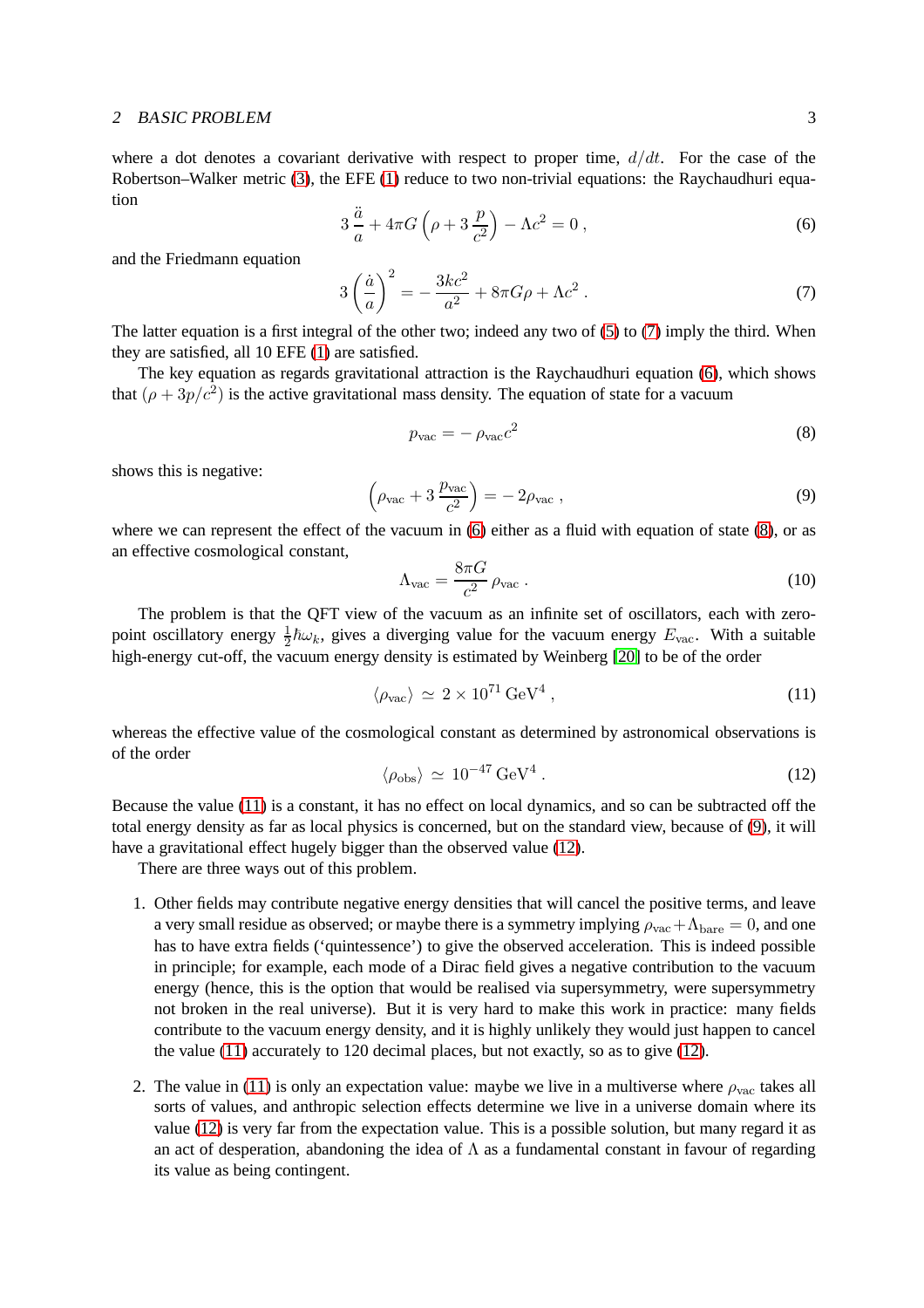#### <sup>3</sup> TRACE-FREE EINSTEIN GRAVITY 4

3. Maybe the EFE [\(1\)](#page-1-3) are not the true effective equations of gravitational interactions: a variant to the EFE arises from the underlying quantum gravity theory, and negates the gravitational effect of the vacuum.

We explore aspects of the latter option in this article.

# **3 Trace-free Einstein gravity**

Einstein continually worried about what should go on the right-hand side of the relativistic gravitational field equations. An interesting proposal is to take the trace-free part of the EFE to get the Trace-Free Einstein Equations (TFE), which is a subset of the EFE that can give back the full EFE with an integration constant. This is an old proposal, essentially initiated by Einstein [\[9\]](#page-10-5) himself, and developed by many others since, see [\[20,](#page-10-2) pp. 11–13] and references given there. More recently, it has been developed under the name of "unimodular gravity", see [\[1,](#page-9-3) [18,](#page-10-6) [10,](#page-10-7) [15\]](#page-10-8) and references therein.

We use a hat to denote the trace-free part of a symmetric tensor: so

$$
\hat{G}_{ab} := R_{ab} - \frac{1}{4} R g_{ab} , \quad \hat{T}_{ab} := T_{ab} - \frac{1}{4} T g_{ab} \quad \Rightarrow \quad \hat{G}_a{}^a = 0 , \quad \hat{T}_a{}^a = 0 .
$$

On taking its trace-free part, the EFE [\(1\)](#page-1-3) implies the TFE

<span id="page-3-1"></span>
$$
\hat{G}_{ab} = \frac{8\pi G}{c^4} \hat{T}_{ab} \quad \Leftrightarrow \quad R_{ab} - \frac{1}{4} R g_{ab} = \frac{8\pi G}{c^4} \left( T_{ab} - \frac{1}{4} T g_{ab} \right) \,. \tag{13}
$$

We adopt these as the gravitational field equations, instead of [\(1\)](#page-1-3). The twice-contracted second Bianchi identity for the Einstein tensor  $G_{ab}$  still holds:

<span id="page-3-0"></span>
$$
\nabla_b G^{ab} = 0 \tag{14}
$$

However, now the corresponding divergence relation for the energy–momentum tensor  $T_{ab}$ ,

<span id="page-3-2"></span>
$$
\nabla_b T^{ab} = 0 \,, \tag{15}
$$

is no longer a consequence of the geometrical identity [\(14\)](#page-3-0), as in [\(2\)](#page-1-1): it is a *separate assumption*.

The gravity theory based on the TFE recovers all the vacuum solutions of the EFE unchanged, so e.g. results from the Schwarzschild and Kerr black hole solutions are still valid. However, it no longer has a cosmological constant problem, as  $\Lambda$  does not affect spacetime curvature. Indeed, for a perfect fluid the matter source term is the manifestly trace-free energy–momentum tensor

$$
\hat{T}_{ab} = \left(\rho + \frac{p}{c^2}\right)c^2 \left(u_a u_b + \frac{1}{4} g_{ab}\right) ;\tag{16}
$$

hence, matter enters the field equations only in terms of the inertial mass density  $(\rho + p/c^2)$ , which vanishes for a vacuum. However, as discussed in [\[20\]](#page-10-2), the theory acquires a new *integrability condition*: differentiating [\(13\)](#page-3-1), and using [\(14\)](#page-3-0) and [\(15\)](#page-3-2), gives

<span id="page-3-3"></span>
$$
\nabla_b \left( R^{ab} - \frac{1}{4} R g^{ab} \right) = \frac{8\pi G}{c^4} \nabla_b \left( T^{ab} - \frac{1}{4} T g^{ab} \right) \quad \Rightarrow \quad \nabla_a R = -\frac{8\pi G}{c^4} \nabla_a T \,. \tag{17}
$$

Integrating,  $\left(R + \frac{8\pi G}{4}\right)$  $\left(\frac{\pi G}{c^4}T\right)$  is a constant:

<span id="page-3-4"></span>
$$
R + \frac{8\pi G}{c^4}T = 4\hat{\Lambda} \,. \tag{18}
$$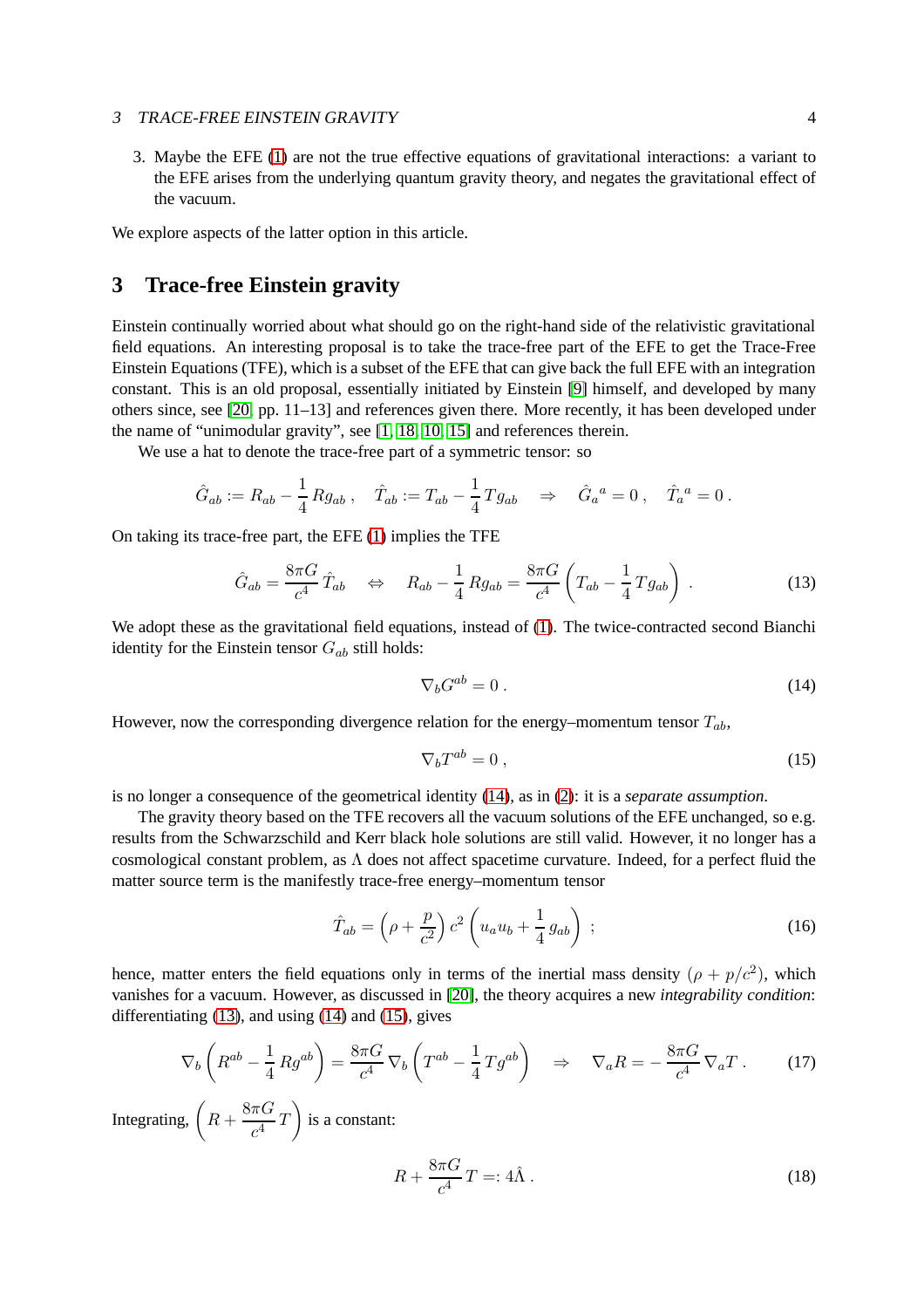#### 4 FLRW COSMOLOGIES 5

Substituting into [\(13\)](#page-3-1) to eliminate  $T$  gives back [\(1\)](#page-1-3), but with a new effective cosmological constant:

<span id="page-4-0"></span>
$$
R_{ab} - \frac{1}{2} R g_{ab} + \hat{\Lambda} g_{ab} = \frac{8\pi G}{c^4} T_{ab} . \tag{19}
$$

So the way it works is as follows: we *assume* both the TFE [\(13\)](#page-3-1) and the matter conservation equations [\(15\)](#page-3-2). The integrability condition [\(17\)](#page-3-3) follows from these equations. Integrating gives [\(19\)](#page-4-0). This is not surprising in that we have assumed the validity of the trace-free part of the EFE [\(1\)](#page-1-3); and [\(18\)](#page-3-4) is just the trace of those equations. The same consistency results hold as for the full EFE: by [\(14\)](#page-3-0) the time evolution equations amongst the TFE preserve the constraints. This result can be implemented as a dynamical theory where the spacetime volume density  $\sqrt{-g}$  is *not* a dynamical variable [\[20\]](#page-10-2).

Hence, we have a remarkable result [\[20\]](#page-10-2): *the TFE [\(13\)](#page-3-1) together with the differential relations [\(15\)](#page-3-2) are functionally equivalent to the EFE [\(19\)](#page-4-0), with the cosmological constant an arbitrary integration constant*  $\Lambda$  *unrelated to the vacuum energy*  $\Lambda_{\text{vac}}$ . Note this is not the same as either

$$
\hat{G}_{ab} = \frac{8\pi G}{c^4} T_{ab} \quad \Rightarrow \quad T = 0 \,, \quad R = \text{constant} \tag{20}
$$

(as proposed by Einstein in 1919, see [\[9\]](#page-10-5)), or

$$
G_{ab} = \frac{8\pi G}{c^4} \hat{T}_{ab} \quad \Rightarrow \quad R = 0 \,, \quad T = \text{constant} \tag{21}
$$

(which also decouples spacetime curvature from vacuum energy). Each of these proposals has 10 field equations, and allows only very restricted forms of matter to occur. The proposal that makes physical sense is [\(13\)](#page-3-1), where both sides of the equation have been specifically constructed so as to have the same symmetry. Then we have 9 field equations and the energy–momentum tensor of the matter can have a non-zero trace, but only the trace-free part gravitates; this can accommodate generic inhomogeneous matter.

What about experiments? *The experimental predictions of the two theories are the same, so no experiment can tell the difference between them, except for one fundamental feature: the EFE (confirmed in the solar system and by binary pulsar measurements to high accuracy) together with the QFT prediction for the vacuum energy density (confirmed by Casimir force measurements) give the wrong answer by many orders of magnitude; the TFE does not suffer this problem*. In this respect, the TFE are strongly preferred by experiment.

This trace-free Einstein gravity theory then should give cosmology without the vacuum energy problem. We explore this in the next section, but we will not deal with the relation of this theory to commonplace variational principle approaches, which is adequately covered elsewhere (see [\[1,](#page-9-3) [20,](#page-10-2) [15\]](#page-10-8) and references there).

### **4 FLRW cosmologies**

This works out in the spatially homogeneous and isotropic case as a special case of the above general theory (as, of course, it has to). That is, starting from [\(5\)](#page-1-4), [\(6\)](#page-2-1) and [\(7\)](#page-2-0), we first determine a trace-free dynamic equation by eliminating Λ between [\(6\)](#page-2-1) and [\(7\)](#page-2-0), and then derive an integrability condition for this equation. Thereafter, we show how this latter equation can be integrated to recover [\(6\)](#page-2-1) and [\(7\)](#page-2-0) with a new effective cosmological constant  $\hat{\Lambda}$  as an integration constant, independent of any dynamical values we might assign to the vacuum energy. Thus, this solves the major problem of a vacuum energy many orders of magnitude larger than measured by cosmological observations.

In detail: the trace-free equation is

<span id="page-4-1"></span>
$$
\frac{\ddot{a}}{a} - \left(\frac{\dot{a}}{a}\right)^2 - \frac{kc^2}{a^2} = -4\pi G \left(\rho + \frac{p}{c^2}\right) \,. \tag{22}
$$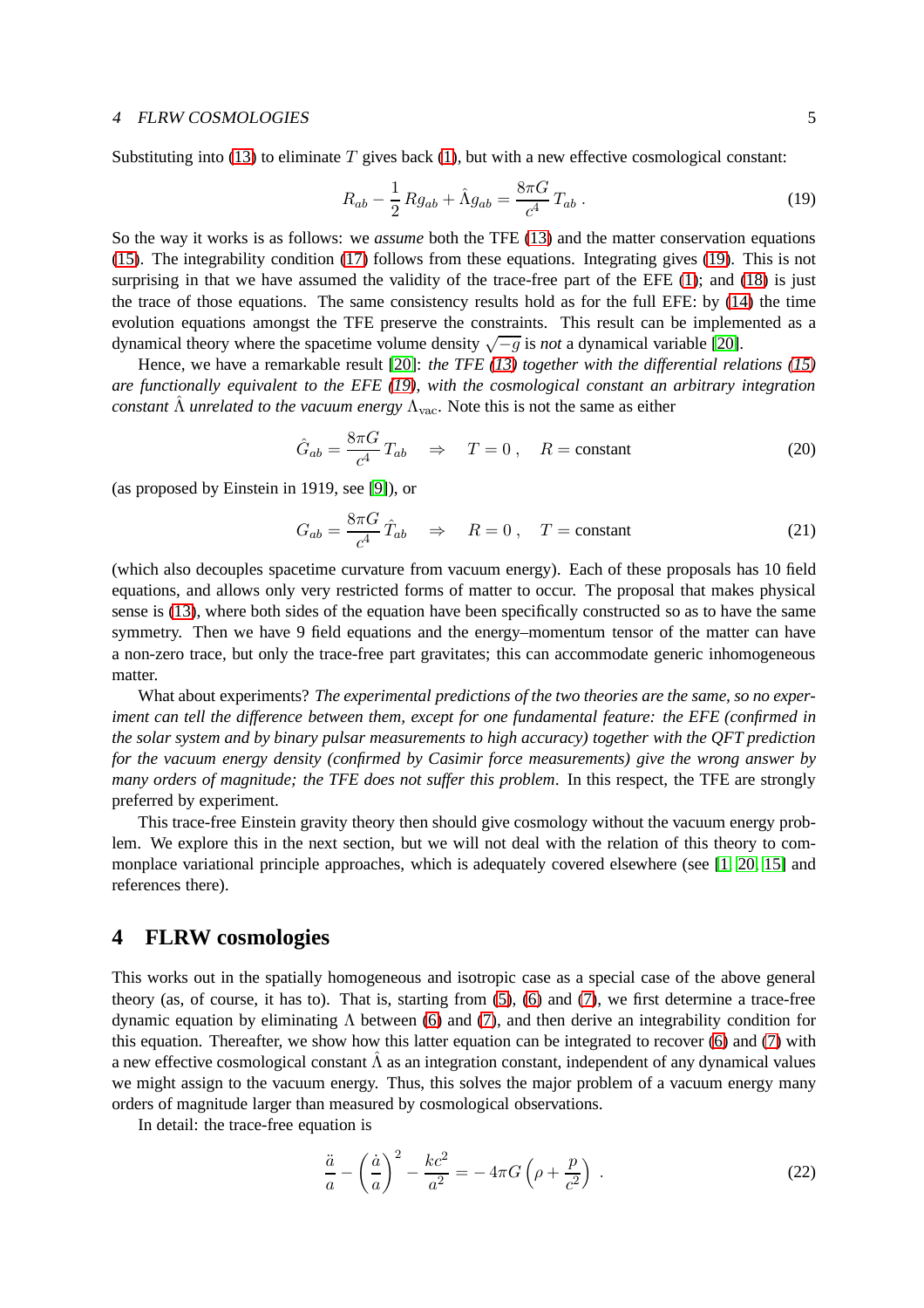#### <sup>4</sup> FLRW COSMOLOGIES 6

The spacetime Ricci curvature scalar  $R$  is given by

$$
Rc^2 = -\frac{8\pi G}{c^2}T + 4\Lambda c^2 = 8\pi G\left(\rho - 3\frac{p}{c^2}\right) + 4\Lambda c^2 = 6\left[\frac{\ddot{a}}{a} + \left(\frac{\dot{a}}{a}\right)^2 + \frac{kc^2}{a^2}\right].
$$
 (23)

The time derivative of this equation is the needed integrability condition for [\(22\)](#page-4-1), encoding the fact that  $\Lambda$  is a constant (see [\(17\)](#page-3-3)). It has the form

<span id="page-5-0"></span>
$$
0 = 6 \frac{d}{dt} \left[ \frac{\ddot{a}}{a} + \left( \frac{\dot{a}}{a} \right)^2 + \frac{kc^2}{a^2} - \frac{4\pi G}{3} \left( \rho - 3 \frac{p}{c^2} \right) \right].
$$
 (24)

Now [\(24\)](#page-5-0), being a vanishing total time derivative, can be easily integrated to yield an integration constant 2  $\frac{2}{3}$   $\hat{\Lambda}$ . Eliminating  $\ddot{a}/a$  between [\(22\)](#page-4-1) and the integral of [\(24\)](#page-5-0), and including the (now assumed) mass– energy conservation relation [\(5\)](#page-1-4), one recovers the original dynamic equations [\(6\)](#page-2-1) and [\(7\)](#page-2-0), but with a renormalized Λ. That is, we obtain in this way the Raychaudhuri equation

<span id="page-5-1"></span>
$$
3\frac{\ddot{a}}{a} + 4\pi G\left(\rho + 3\frac{p}{c^2}\right) + \hat{\Lambda}c^2 = 0,
$$
\n(25)

and the Friedmann equation

<span id="page-5-2"></span>
$$
3\left(\frac{\dot{a}}{a}\right)^2 = -\frac{3kc^2}{a^2} + 8\pi G\rho + \hat{\Lambda}c^2,
$$
\n(26)

with effective cosmological constant  $\hat{\Lambda}$  — an arbitrary integration constant, unrelated to  $\Lambda_{\text{vac}}$ . This solves the basic discrepancy between QFT estimates of the energy density of the quantum vacuum, and the disastrous result if we assume this is a source term in the Raychaudhuri equation in an obvious way. Thus, we arrive at

**Hypothesis**: The EFE are not the true effective equations of gravity: rather — whatever the underlying quantum theory of gravity — the effective theory is trace-free Einstein gravity, as described above.

In that case the basic equations of cosmology are [\(22\)](#page-4-1) and [\(5\)](#page-1-4), supplemented by an equation of state determining the pressure from the mass density, and [\(25\)](#page-5-1) and [\(26\)](#page-5-2) are consequences. The value of the vacuum term Λvac does not affect the cosmic expansion. Note the following remarkable feature: *the active gravitational mass density*  $\rho_{\rm grav} = (\rho + 3p/c^2)$  does not *occur in either of the equations* [\(22\)](#page-4-1) or *[\(5\)](#page-1-4)* that we take as the basis of the dynamics: only the inertial mass density  $\rho_{\rm inert} = (\rho + p/c^2)$  occurs *there. Nevertheless, in the end*  $\rho_{grav}$  *turns out to be the effective gravitational mass density, see [\(25\)](#page-5-1).* What happens is that while [\(5\)](#page-1-4) determines the time evolution of the energy density, the assumed equation of state determines the time evolution of the pressure, and does so in such a way that [\(25\)](#page-5-1) results. It is interesting to note that [\(22\)](#page-4-1) is in the form of the dynamical equations often used for studies of inflationary universe models.<sup>[1](#page-5-3)</sup>

Let us also mention an important point concerning scalar field cosmology. The transformation  $T_{ab} \rightarrow$  $T_{ab} + \Lambda g_{ab}$  leaves  $\hat{T}_{ab}$  and the conservation equation [\(15\)](#page-3-2) unchanged only if  $\Lambda$  is a constant. In the case of a self-interacting scalar field  $\varphi$  evolving in a potential  $V(\varphi)$ , it is easily checked for the energy– momentum tensor that

$$
T_{ab} = \partial_a \varphi \partial_b \varphi - \frac{1}{2} \left[ \partial_c \varphi \partial^c \varphi + 2V(\varphi) \right] g_{ab} \quad \Rightarrow \quad \hat{T}_{ab} = \partial_a \varphi \partial_b \varphi - \frac{1}{4} (\partial_c \varphi \partial^c \varphi) g_{ab} \tag{27}
$$

whatever the potential, the latter of which, therefore, does not appear in the TFE [\(17\)](#page-3-3), and so has no gravitational effect. Nevertheless, the potential is, of course, of dynamical relevance, since it cannot be

<span id="page-5-3"></span><sup>&</sup>lt;sup>1</sup>We thank Roy Maartens for this comment.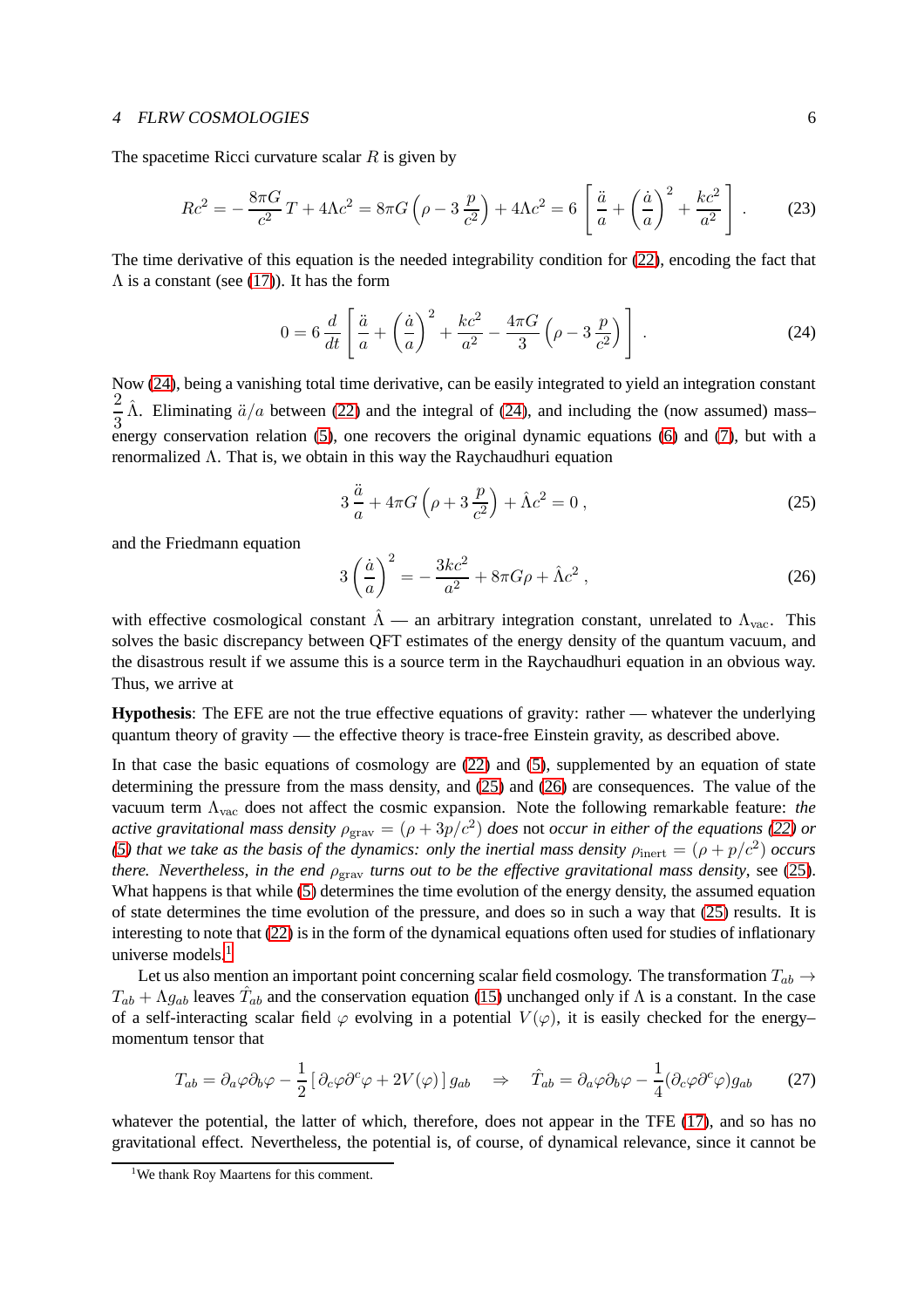#### <sup>5</sup> JUNCTION CONDITIONS 7

eliminated from the conservation equation as long as  $\dot{\varphi} \neq 0$ . For an FLRW scalar field cosmology, [\(15\)](#page-3-2) yields the equation of motion

$$
\dot{\varphi}\left(\ddot{\varphi} + 3H\dot{\varphi} + \frac{dV}{d\varphi}\right) = 0.
$$
\n(28)

The dynamics of a universe containing a scalar field (e.g. during inflation) will then be the same as in standard GR. Note, however, that we now have the freedom to shift the minimum of the potential at will, since  $V(\varphi) \to V(\varphi) + V_0$  leaves the equation of motion unchanged.

# **5 Junction conditions**

To complete the picture of the trace-free Einstein gravity proposal, we need to verify that in the case of a stellar model the interior and exterior solutions match, so that the mass measured outside is the same as the mass of the interior solution; if this was not true, it would be a disaster for these equations, as they would not give standard results for stellar structure models. In the GR context, this issue is settled by the Darmois–Israel junction conditions [\[6,](#page-9-4) [12\]](#page-10-9), which arise from the local embedding relations of Gauß and Codazzi for a timelike or spacelike 3-surface in a 4-dimensional spacetime manifold.

#### **5.1 Covariant** 3 + 1 **viewpoint**

Consider a non-null 3-surface  $\Sigma$  : { $\phi$  = constant} (of codimension 1) embedded in a spacetime manifold, with unit normal  $n_a$  given by

$$
n_a := \nabla_a \phi \,,\tag{29}
$$

such that

$$
n_a n^a = \varepsilon = \begin{cases} +1, & \text{when } \Sigma \text{ is timelike} \\ -1, & \text{when } \Sigma \text{ is spacelike} \end{cases}
$$
 (30)

applies. Then

$$
\delta_a{}^b =: \varepsilon n_a n^b + h_a{}^b \tag{31}
$$

defines tensors  $\perp_a b := \varepsilon n_a n^b$  and  $h_a{}^b$  which project orthogonally and tangentially to  $\Sigma$ , respectively, with  $0 = h_a{}^b n_b$ . The covariant derivative of  $n_a$  is given by

<span id="page-6-1"></span>
$$
\nabla_a n_b = \varepsilon n_a \dot{n}_b - K_{ab} \,, \tag{32}
$$

which defines the non-geodesity of  $n_a$  by  $\dot{n}_a := n^b \nabla_b n^a$ , and the extrinsic curvature tensor of  $\Sigma$  by  $K_{ab} := -h_a{}^c h_b{}^d \nabla_c n_d =: -D_{(a}n_{b)},$  where  $D_a$  is the induced connection of  $\Sigma$ . Note that  $0 = \dot{n}_a n^a =$  $K_{ab}n^b$  applies.

Certain orthogonal and tangential projections (by means of  $\perp_a$ <sup>b</sup> and  $h_a$ <sup>b</sup>) of the 4-dimensional Ricci identity generate for  $\Sigma$  the well-known local embedding equations of Gauß and Codazzi (see e.g. [\[16\]](#page-10-10)),

<span id="page-6-2"></span>
$$
{}^{3}R_{abcd} - \varepsilon (K_{ac}K_{bd} - K_{ad}K_{bc}) = h_a{}^{e}h_b{}^{f}h_c{}^{g}h_d{}^{h}R_{efgh}
$$
\n(33)

$$
D_a K_{bc} - D_b K_{ac} = -h_a^d h_b^e h_c^f n^g R_{defg} , \qquad (34)
$$

with  ${}^{3}R_{abcd}$  the intrinsic 3-Riemann curvature tensor of  $\Sigma$ . Linear combinations of contractions of these relations then lead to (see [\[13,](#page-10-11) [16\]](#page-10-10))

<span id="page-6-0"></span>
$$
n^a n^b G_{ab} = \frac{1}{2} \left( K^2 - K_{ab} K^{ab} - \varepsilon^3 R \right) \tag{35}
$$

$$
-n^b h_a{}^c G_{bc} = \mathbf{D}_b K_a{}^b - \mathbf{D}_a K \,, \tag{36}
$$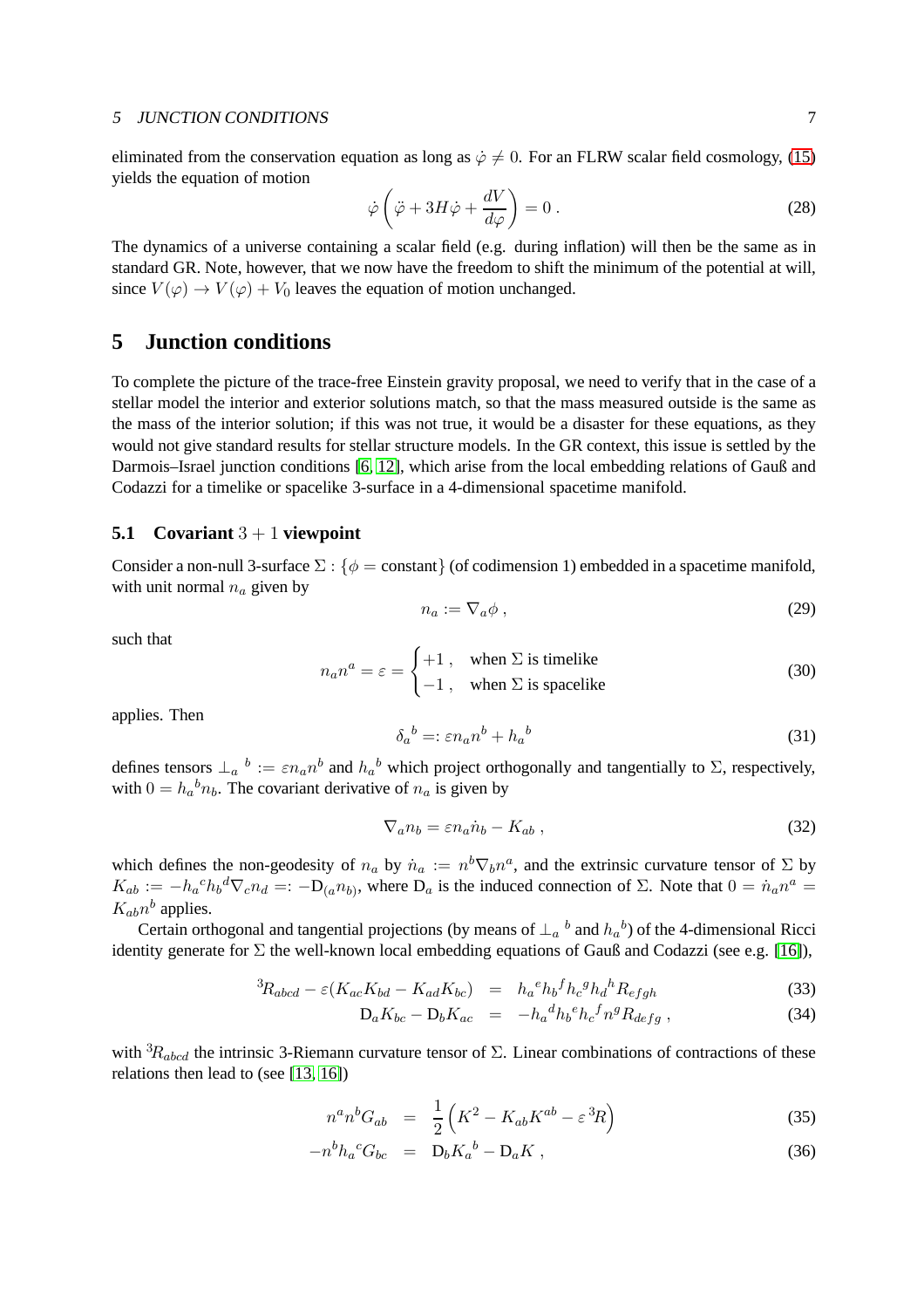#### <sup>5</sup> JUNCTION CONDITIONS 8

where  $K := K_a^a$ . In the absence of matter surface layers, Darmois' junction conditions [\[6\]](#page-9-4) require that across  $\Sigma$  the induced 3-metric and the extrinsic curvature be continuous, i.e.,

<span id="page-7-1"></span>
$$
0 = [h_{ab}] \Rightarrow 0 = [D_a], \quad 0 = [{}^3R_{abcd}], \tag{37}
$$

$$
0 = [K_{ab}] \Rightarrow 0 = [D_a K_{bc}], \qquad (38)
$$

employing  $[Q] := Q_+ - Q_-$  to denote the change of any quantity Q across  $\Sigma$ . With [\(35\)](#page-6-0) and [\(36\)](#page-6-0), this leads to Israel's junction conditions [\[12\]](#page-10-9)

$$
0 = [n_a n_b G^{ab}], \qquad 0 = [n_b h_c{}^a G^{bc}]. \tag{39}
$$

As this is a purely geometrical result, it does not make a qualitative difference whether we use (i) the EFE [\(1\)](#page-1-3), or (ii) the TFE [\(13\)](#page-3-1) together with [\(18\)](#page-3-4), to replace the Einstein tensor  $G_{ab}$  in these relations.

### **5.2 Including a matter surface layer**

The previous consideration of the Darmois–Israel junction conditions assumes that there is no matter surface layer on the 3-surface  $\Sigma$  between the two parts of spacetime to be matched. An alternative approach to the derivation of the junction conditions relies on the use of a local coordinate approach. Using the same conventions as in the previous paragraph, in a parametric local representation of  $\Sigma$  given by  $x^a = X^a(\sigma^i)$  (where  $a, b, \ldots = 0, \ldots, 3$  and  $i, j, \ldots = 1, \ldots, 3$ ) the coordinate components of the induced 3-metric are expressed by

$$
\gamma_{ij} := \frac{\partial X^a}{\partial \sigma^i} \frac{\partial X^b}{\partial \sigma^j} g_{ab} \,. \tag{40}
$$

Viewed from the 4-dimensional perspective, this is the first fundamental form  $h^{ab} = \frac{\partial X^a}{\partial x^b}$  $\partial\sigma^i$  $\partial X^b$  $\frac{\partial A}{\partial \sigma^j} \gamma^{ij} =$  $g^{ab} - \varepsilon n^a n^b$ . If we assume that  $n_a$  is smoothly continued into the 4-dimensional spacetime along a set geodesics, i.e. such that  $\dot{n}_a = 0$ , the extrinsic curvature reduces to  $K_{ab} = -\nabla_a n_b$  [see [\(32\)](#page-6-1)]. While  $g_{ab}$ is everywhere continuous, its derivative along  $n_a$  may not be continuous across  $\Sigma$ , so that  $K_{ab}$  may also be discontinuous.

Now consider a neighbourhood of  $\Sigma$  represented in terms of a Gaußian normal coordinate system, where the coordinate s varying in the interval  $s_-\lt s\lt s_+$  measures the distance to  $\Sigma$ ; we assume  $\Sigma$ to be located at  $s = 0$ . This implies that  $n_a = \nabla_a s$ . We then denote by  $Q' = \partial_s Q = n^a \partial_a Q$  the partial derivative of any quantity Q along the normal direction to  $\Sigma$ . The change of Q across  $\Sigma$  is given by

$$
[Q] = Q_{+} - Q_{-} = \overline{Q}' := \int_{s_{-}}^{s_{+}} Q' ds.
$$
 (41)

This definition is such that  $Q' \to \overline{Q}' \delta(s)$  in the limit of an infinitesimally thin 3-surface. We use angular brackets to denote the mean value,

$$
\langle Q \rangle := \frac{1}{2} \left( Q_+ + Q_- \right). \tag{42}
$$

In Gaußian normal coordinates, equations [\(33\)](#page-6-2) and [\(34\)](#page-6-2) are complemented by the spatial projection [\[13\]](#page-10-11)

<span id="page-7-0"></span>
$$
h_a{}^c h_d{}^b G_c{}^d = {}^3 G_a{}^b + \varepsilon n{}^c \partial_c \left( K_a{}^b - K h_a{}^b \right) - K K_a{}^b + \frac{1}{2} \left( K^2 + K_{cd} K^{cd} \right) h_a{}^b \,. \tag{43}
$$

If there is matter localised on  $\Sigma$ , then its energy–momentum tensor can be computed as

$$
S_a{}^b = \overline{T}_a{}^b = \lim_{s \to 0} \int_{-s}^s T_a{}^b \mathrm{d}s \;, \tag{44}
$$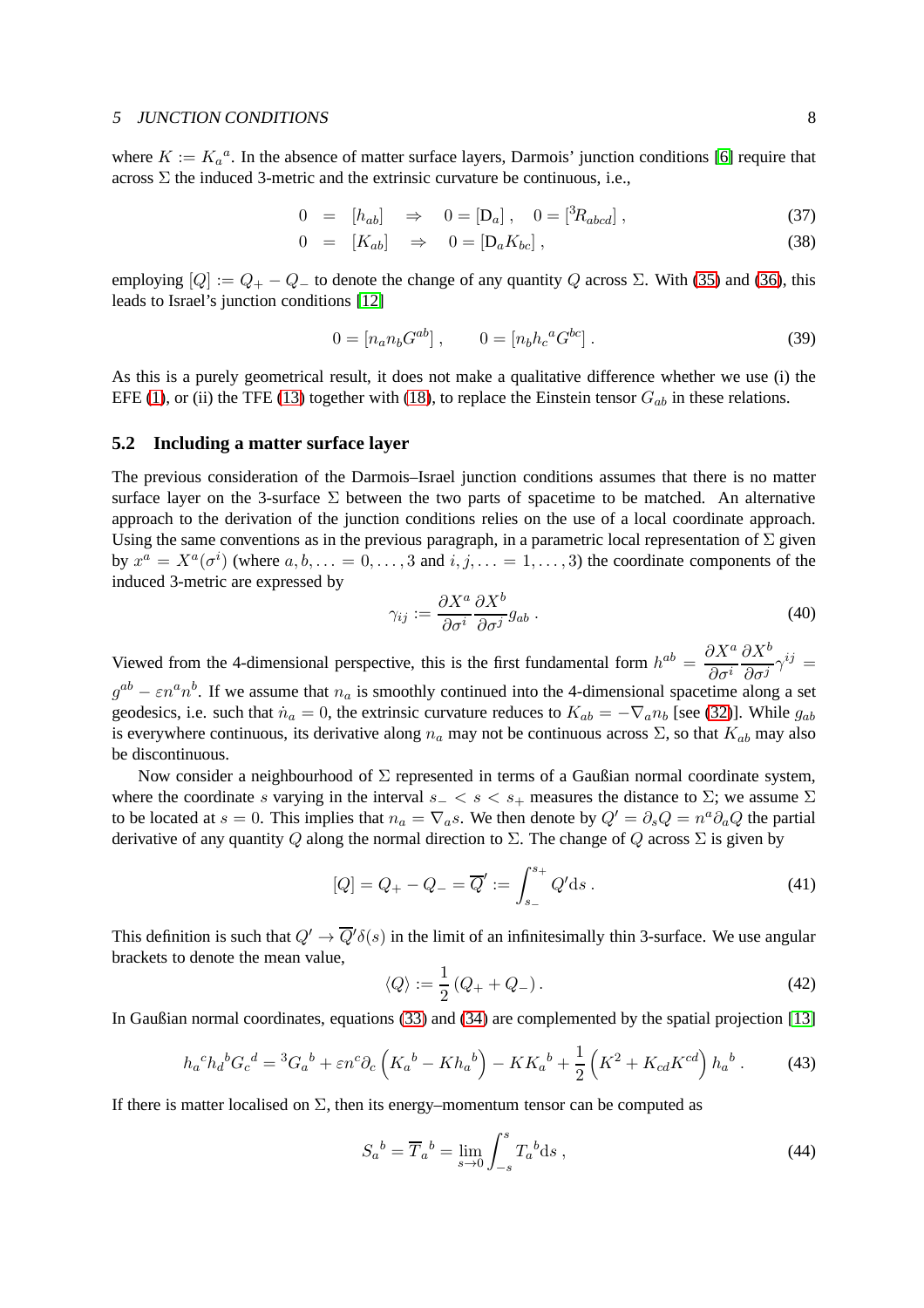#### <sup>6</sup> VIABILITY OF THE TFE EQUATIONS 9

which satisfies  $0 = S_{ab}n^b$ . In the infinitesimally thin limit, the 4-dimensional energy–momentum tensor on Σ is of the form  $T_{ab} = S_{ab}\delta(s)$ . For the geometry of Σ to be well-defined, both  $g_{ab}$  and  $h_{ab}$  should be continous across  $\Sigma$  and thus contain neither a  $\delta(s)$  factor nor a discontinuity. The first implies that  ${}^3R_{abcd}$ and thus  ${}^3R_{ab}$  have no  $\delta(s)$  factor, while the second implies that  $K_{ab}$  has no  $\delta(s)$  factor. Integration of [\(43\)](#page-7-0) then implies that

$$
h_a{}^c h_d{}^b \overline{G}_c{}^d = \varepsilon \left[ K_a{}^b - K h_a{}^b \right] \,, \tag{45}
$$

since only the terms containing a derivative along s contribute to the integral, i.e.,  $G_{ab} \simeq \varepsilon (K'_{ab} - K' h_{ab})$ . Using that  $G_{ab} = (G_{cd}n^c n^d)n_a n_b + \varepsilon G_{cd}n^c n_a^d n_b + G_{cd}n_a^c n_b^d$ , and the fact that the intregrals along  $n^a$  of expressions [\(33\)](#page-6-2) and [\(34\)](#page-6-2) vanish even when matter is localized on  $\Sigma$ , we conclude that

$$
\overline{G}_a{}^b = \varepsilon \left[ K_a{}^b - Kh_a{}^b \right] \,. \tag{46}
$$

With the standard EFE [\(1\)](#page-1-3), this would imply that  $\left[K_a{}^b - Kh_a{}^b\right] = \frac{8\pi G}{c^4}$  $\frac{d^{n}G}{c^{4}}S_{a}^{b}$ , a generalisation of [\(38\)](#page-7-1).

For the TFE [\(13\)](#page-3-1), we first need to compute the jump in the trace-free Einstein tensor  $\hat{G}_{ab}$  by using that  $G \simeq -2\varepsilon K'$ , so that

<span id="page-8-0"></span>
$$
\overline{\hat{G}}_{ab} = \varepsilon \left[ K_{ab} - K \left( h_{ab} - \frac{1}{2} g_{ab} \right) \right] = \frac{8\pi G}{c^4} \left( S_{ab} - \frac{1}{4} S g_{ab} \right) . \tag{47}
$$

While the junction condition for the trace  $K$  cannot be extracted from this equation, one has to rely on [\(17\)](#page-3-3). We decompose the total energy–momentum tensor according to  $T_{ab} = T_{ab}^{\text{mat}} + T_{ab}^{\Sigma}$ , with  $T_{ab}^{\Sigma} = S_{ab}\delta(s)$ . The hypothesis [\(15\)](#page-3-2) implies that

$$
\nabla_b T_{\Sigma}^{ab} = f^a = -\nabla_b T_{\text{mat}}^{ab} \,. \tag{48}
$$

We assume for simplicity that  $\Sigma$  does not interact with the matter fields (see e.g. [\[3\]](#page-9-5) for the treatment of such a case, and [\[5\]](#page-9-6) for an example in which  $\Sigma$  is coupled to a form field allowing a jump in the cosmological constant). Since  $\nabla_b T_{\text{mat}}^{ab} = 0$ , this implies that  $n_b(T_{\text{mat}}^{ab})' = 0$ , and thus  $[T_{\text{mat}}^{ab}] \perp_{ab} = 0$ . Then, [\(17\)](#page-3-3) implies  $n^a \nabla_a \left(R + \frac{8\pi G}{c^4}\right)$  $\left(\frac{\pi G}{c^4}T\right) = 0$ , so that  $R + \frac{8\pi G}{c^4}$  $\frac{R}{c^4}T$  remains constant across  $\Sigma$  (i.e.,  $\overline{\hat{\Lambda}} = 0$ ). Now, since  $R \simeq \varepsilon 2K'$ , we deduce that  $\overline{R} = \varepsilon 2[K] = -\frac{8\pi G}{c^4}$ c  $\frac{a}{4}$  S, where the second equality arises from the constancy of  $R + \frac{8\pi G}{4}$  $\frac{\pi G}{c^4}T$ , which implies  $\bar{R} = -\frac{8\pi G}{c^4}$  $\frac{\pi G}{c^4}$  S. It follows that  $\frac{1}{2} \varepsilon[K] g_{ab} =$ −  $8\pi G$  $c^4$ 1  $\frac{1}{4}$   $Sg_{ab}$ , so that the junction condition [\(47\)](#page-8-0) reduces to

$$
\varepsilon \left[ K_{ab} - Kh_{ab} \right] = \frac{8\pi G}{c^4} S_{ab} , \qquad (49)
$$

i.e., to the same relation as in classical GR.

In conclusion, the standard GR stellar structure models, with an interior solution matched to an exterior solution across a suitable 3-surface  $\Sigma$ , will remain valid in the case of trace-free Einstein gravity. There will not be a problem of the interior and exterior masses not matching. Similar issues arise for the junction conditions in Swiss-Cheese models. Again, the TFE will be acceptable: the usual mass matching condition will be fulfilled, so they do not lead to anomalies here either.

# **6 Viability of the TFE equations**

We have revisited the possibility that the true effective gravitational field equations are given by the TFE, implying that only the trace-free part of the energy–momentum tensor  $T_{ab}$  of matter is gravitating.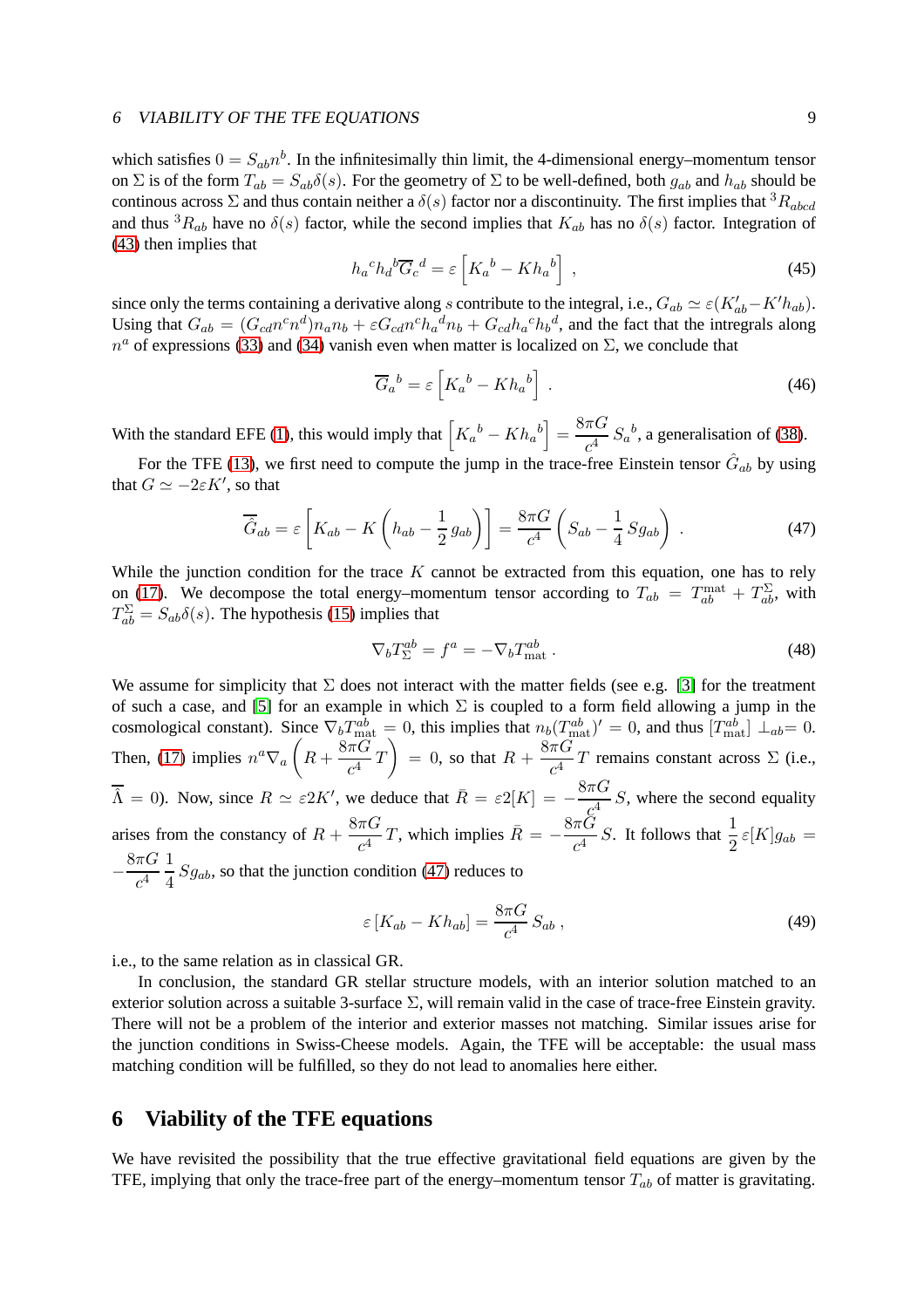Then the effective cosmological constant  $\hat{\Lambda}$  is a constant of integration that is arbitrarily disposable (as in classical GR), and, hence, is independent of any fundamental value assigned to  $\Lambda$  (cf. [\[9,](#page-10-5) p. 196]). We do not require a fine tuning  $\rho_{\text{vac}} + \Lambda \simeq \Lambda_{\text{obs}}$ , because  $\rho_{\text{vac}}$  is not gravitating.

Thus, employing the TFE in place of the EFE appears to be a good theoretical assumption to make: any huge  $\Lambda_{\text{vac}}$  is powerless to affect cosmology, or indeed the solar system, as the zero point energy will not affect spacetime geometry. The EFE will be as usual, but with  $\hat{\Lambda}$  an integration constant that may be small, or may be zero. As observations indicate, this constant corresponds to a particular cosmological length scale ( $\hat{\Lambda} \simeq H_0^2$ ) that should be determined from initial conditions for our universe; see [\(17\)](#page-3-3). In that sense, the vacuum energy problem vanishes in the trace-free Einstein gravity proposal, while the almost equality between  $\hat{\Lambda}$  and the Hubble constant, i.e., the coincidence problem, remains.

We have checked here that these equations are compatible with usual cosmological models and also with standard junction conditions, without and with a matter surface layer. In particular, this ensures that stellar structure models will be the same as in GR: there will not be any mass anomaly between the interior and exterior solutions. Hence, the TFE work both for cosmology and for astrophysics.

Overall, this proposal does not solve the issue of why the cosmological constant has the value it has today, but it does resolve the issue of why it does not have the huge value implied by the obvious use of the QFT prediction for the vacuum energy in conjunction with the EFE. The patently incorrect result obtained in this way is a major crisis for theoretical physics, because it suggests a profound contradiction between two of our most successful theories, namely QFT and GR. Use of the TFE instead of the EFE solves that problem.

## **Acknowledgments**

We thank Roy Maartens for helpful comments on an earlier draft of this article.

### <span id="page-9-3"></span>**References**

- [1] James L. Anderson and David Finkelstein (1971) "Cosmological constant and fundamental length" *Am. J. Phys.* **39** 901–904.
- [2] Richard A. Battye and Brandon Carter (2001) "Generic junction conditions in brane-world scenarios" *Phys. Lett.* B **509** 331–336 [\[arXiv:hep-th/0101061v](http://arxiv.org/abs/hep-th/0101061)1].
- <span id="page-9-5"></span>[3] Richard A. Battye, Brandon Carter, Andrew Mennim and Jean-Philippe Uzan (2001) "Einstein equations for an asymmetric brane-world" *Phys. Rev.* D **64** 124007 [\[arXiv:hep-th/0105091v](http://arxiv.org/abs/hep-th/0105091)1].
- <span id="page-9-0"></span>[4] Sean M. Carroll (2001) "The cosmological constant" *Living Rev. Rel.* **4** 1–56 [Online Article]: cited [Aug 3, 2010],<http://www.livingreviews.org/lrr-2001-1> [\[arXiv:astro-ph/0004075v](http://arxiv.org/abs/astro-ph/0004075)2].
- <span id="page-9-6"></span>[5] Brandon Carter and Jean-Philippe Uzan (2001) "Reflection symmetry breaking scenarios with minimal gauge form coupling in brane world cosmology," *Nucl. Phys.* B **606** 45–58 [\[arXiv:gr-qc/0101010v](http://arxiv.org/abs/gr-qc/0101010)2].
- <span id="page-9-4"></span>[6] Georges Darmois (1927) *Les equations de la gravitation Einsteinienne ´* (Chapitre V) M´emorial de Sciences Mathématiques, Fascicule XXV (Paris: Gauthier-Villars).
- <span id="page-9-1"></span>[7] Albert Einstein (1915) "Die Feldgleichungen der Gravitation" *Sitzungsber. Preuss. Akad. Wiss. Berlin (Math. Phys.)* **1915** 844–847.
- <span id="page-9-2"></span>[8] Albert Einstein (1917) "Kosmologische Betrachtungen zur allgemeinen Relativitätstheorie" *Sitzungsber. Preuss. Akad. Wiss. Berlin (Math. Phys.)* **1917** 142–152.